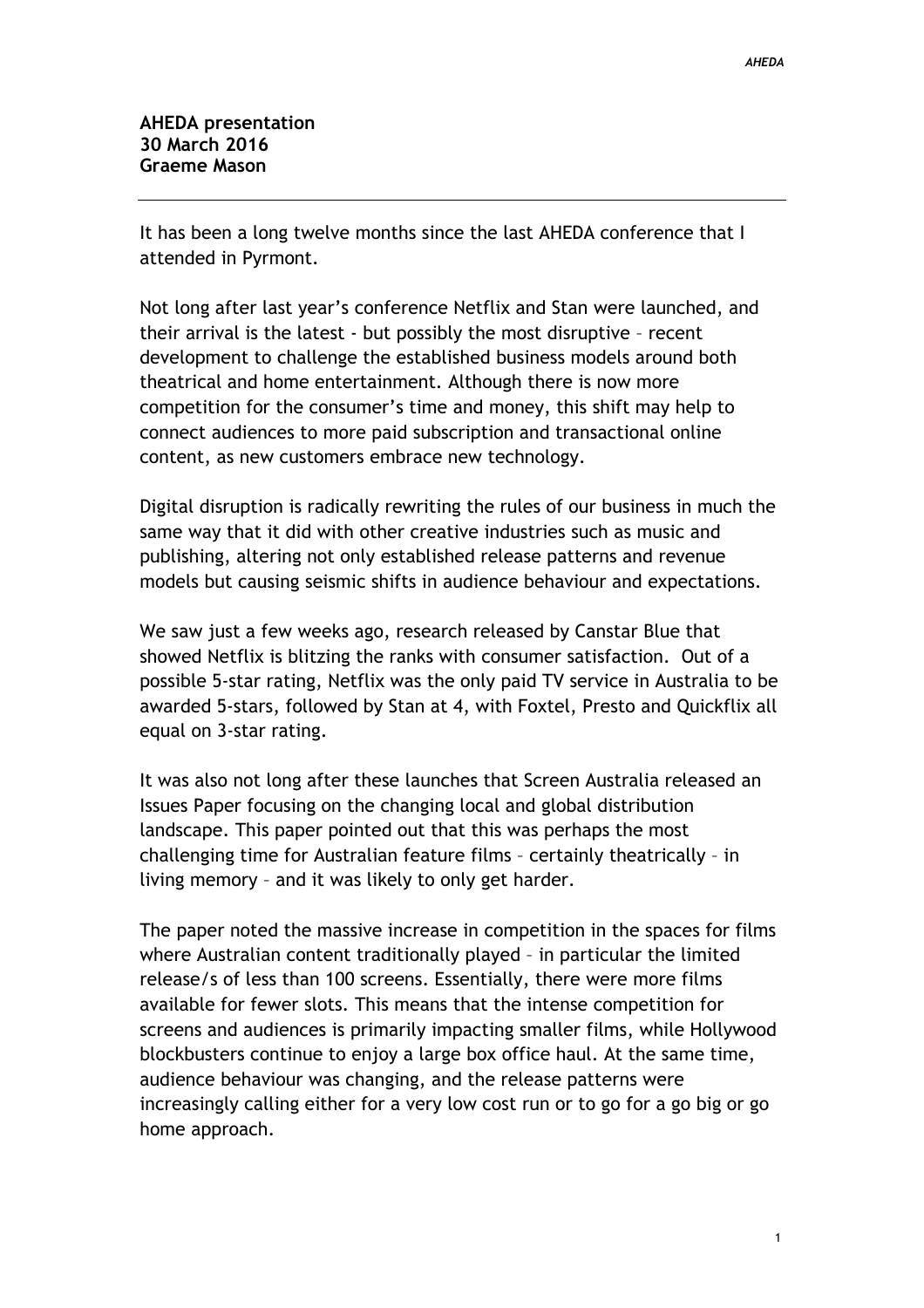The paper noted that the home entertainment market, across traditional rental and sell-through, as well as through all of the emerging VOD services – be they transactional, ad-supported or subscription driven – was going to become a more important place for audiences to access Australian content in the future.

Having said that, it is worth noting that home entertainment has been a very strong place for Australian audiences consuming our product. Previous research that we have done has demonstrated that Australian films index better on home entertainment than at the cinema

For example, in 2014- when cinema box office was at rock bottom, Australian titles accounted for 7.2% of value of overall Australian DVD retail sales (up from 5.9% in 2013). And 1.8% of blue ray (up from 1.5) which is probably not surprising as blue ray tends to be high action and effects driven – the sort of film that you MUST have on BluRay.

And NIELSEN research commissioned by Screen Australia in 2014 supported the theory that the cinema is the most popular way to watch Hollywood films, television the most popular way to watch Australian films. Independent/arthouse films were the most 'platform-agnostic'.



## Percentage of VOD viewers who watch:

Interestingly TV drama – has been a key driver for home entertainment revenue – and a top earning program type for Australian DVD titles – which had an 8% share of the category. Titles like *Top of the Lake*, *Miss Fisher's Murder Mysteries*, *Anzac Girls*, and *A Place to call home* have all performed well on DVD.

Screen Australia research Hearts and minds – 2013– clearly showed that when it came to consumption of local screen stories – TV was the dominant platform – either via free to air or DVD. Comments from some of the participants in this research found that people will watch the 'classics' DVDs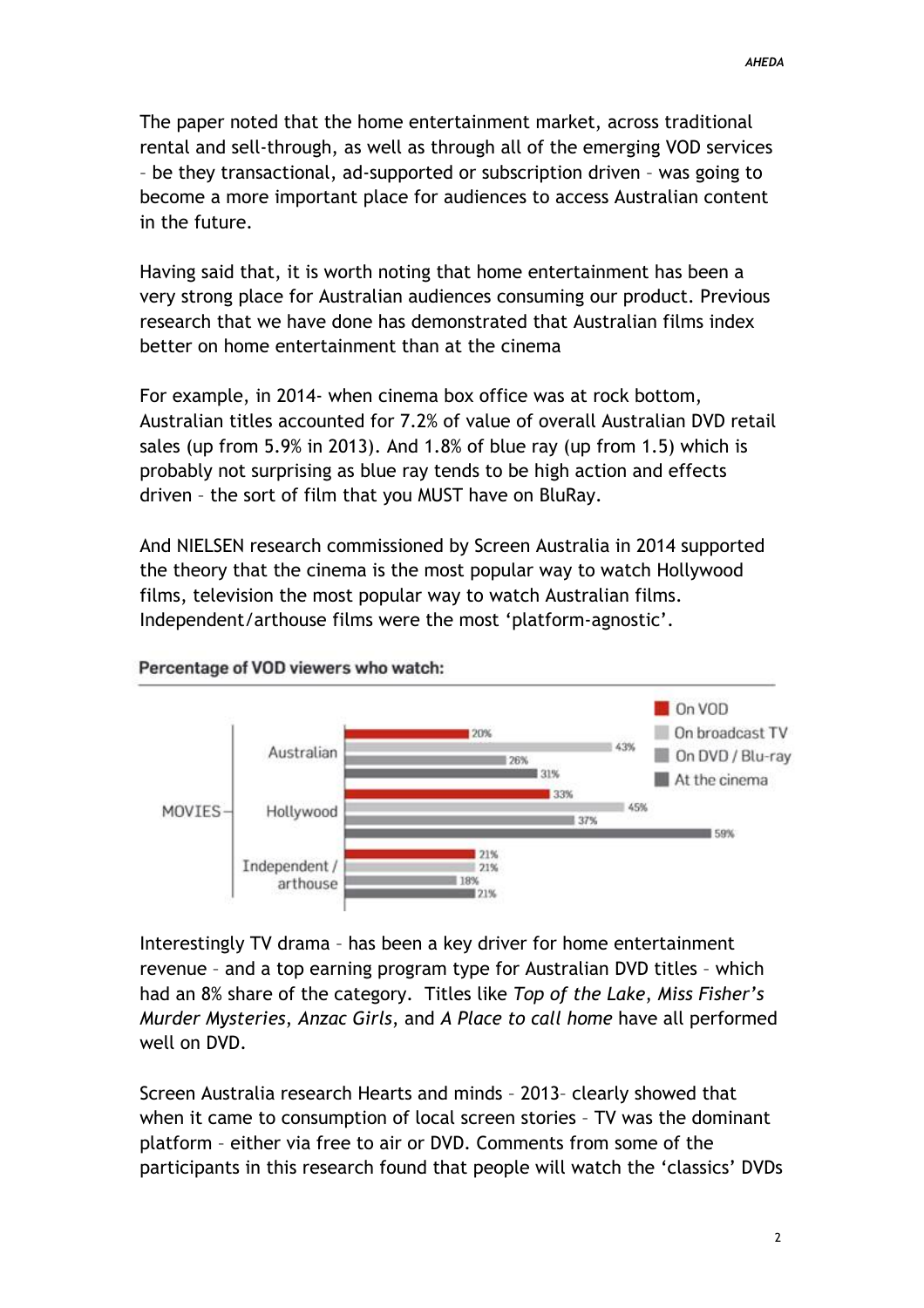(think *Muriel's Wedding*) over and over again, with many also stating that the way they discover Australian films, is by a family member bringing home the DVD because they either missed it at the cinema, or they didn't hear about it.

Last audience behaviour research – 2014 – showed that people were still primarily consuming content via cinema and DVDs – rather than VOD. It also showed that those people who were switching to VOD still consumed content via other more conventional means – both going to cinema and also purchasing DVDs:



## Frequency of watching movies and TV programs on various platforms among VOD viewers

\*Borrowing or exchanging movies or television content with friends or family via USB stick, DVD or through filesharing.

While our latest research is already of date both in terms of audience behaviour as well as the data on actual business results, it is still a useful comparative tool for us to measure against, and will be something that we will build upon, as technology continues to change.

If we move back to our 2015 distribution paper, what we did note, however, was the re-emergence of the cinema as an important element in the release ecology, and in an era of digital abundance its importance in setting the weather for other ancillary releases down the track.

Strangely enough, having released this paper, we then saw Australian films register a record year - sailing past the 2001 record of \$63.4m in October, finishing at just over \$88m in revenue. While the figures are great on paper - we mustn't forget that the success of these films is largely down to playing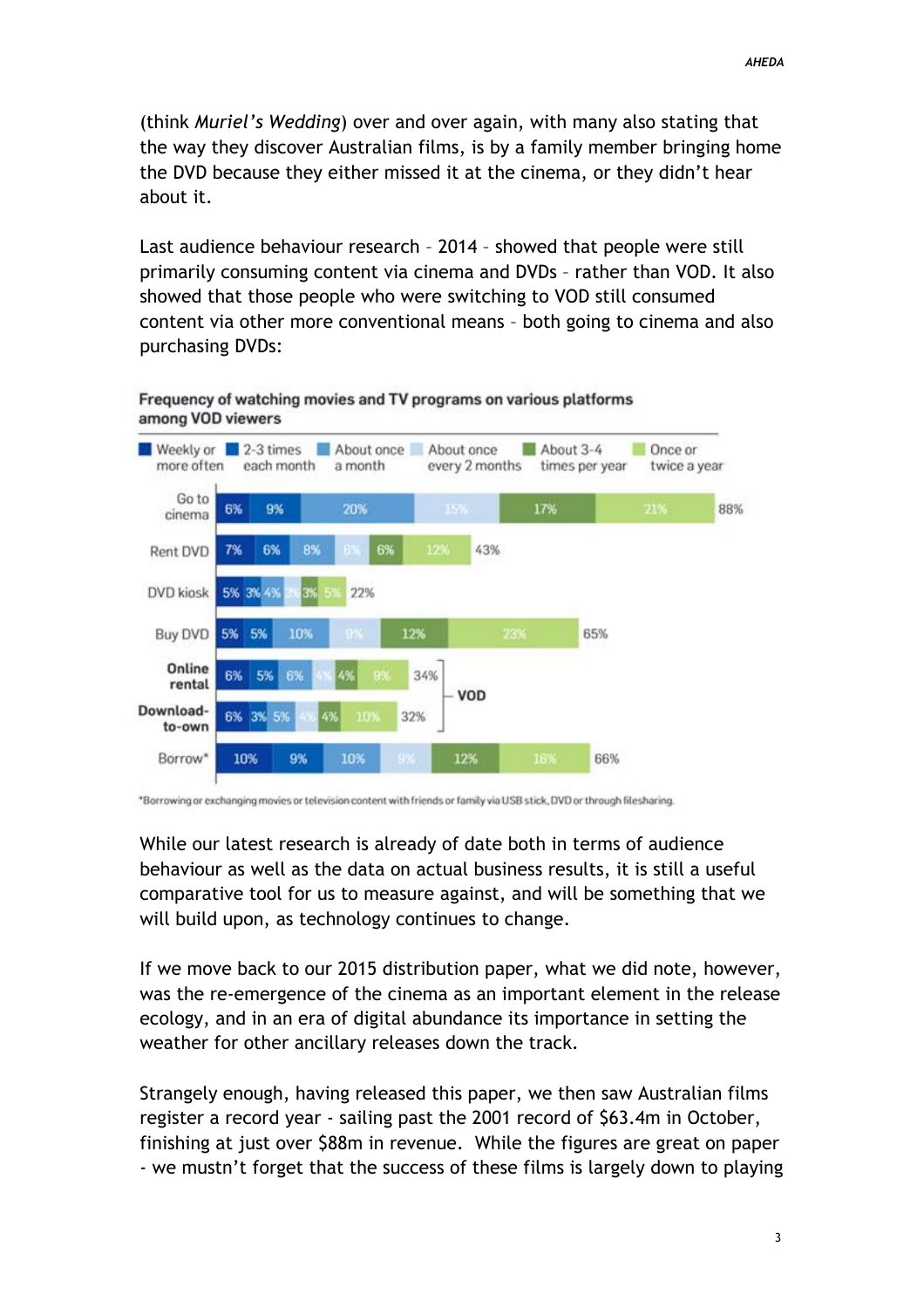to the genres that we know work in Australia. Good-feel family films; culturally relevant dramas, and Hollywood blockbuster-style films.

While this was rightly celebrated – we now had evidence that despite the quiet 2014, that Australian audiences still were interested in watching Australian films – the key take away from our Issues paper still held. In short, those Australian films that made a significant contribution to the box office results were ones that played well to those audiences still attending theatrical – in particular kids/family films (Paper Planes, Oddball, Blinky Bill), blockbusters (Mad Max), and films that skew to females and older audiences, and preferably both (Dress maker, Last Cab). In other words, theatrical could work well – in fact spectacularly well – for Australian films that played well to these audiences.

Where it is working less well – and this around the world – is in the area of independent and arthouse fare. In other words, the sorts of films that Australia has generally produced over the past 40 years. While this has always been a challenged part of the market, the appetite for audiences to watch these films in a cinema setting has diminished dramatically. Films that would have taken 3,4 and perhaps \$5M ten years ago, are now unlikely to take half of these numbers. \$1m has become the new benchmark of success. Films like Holding the Man – which took just north of \$1M – was the 2015 film which fitted into this category.

So, despite last year's somewhat freakish theatrical result for Australian films, we are all too aware of the fact that audience behaviour has fundamentally changed. The genie, if you like, has been let out of the bottle. The movie theatre has become a destination for audiences seeking very particular sorts of cinematic experiences.

We want to ensure that our local films continue to resonate with audiences and to create a cultural legacy for future generations. The challenge is to consider the audience from the outset in devising distribution strategies that compel and capture attention in a far more challenging market. This is something we are hoping to achieve through our Gender Matters and Family Film initiative – acknowledging and targeting an audience, and trying to capitalise on it from the very beginning.

People are watching more content than ever on an increasing array of platforms – both at home and mobile. In terms of audiences, this is where we have to increasingly focus our attention. The real challenge for the production sector, however, is that the dollars are not necessarily following. (STATS re dollars worldwide – collapse of amount of money being generated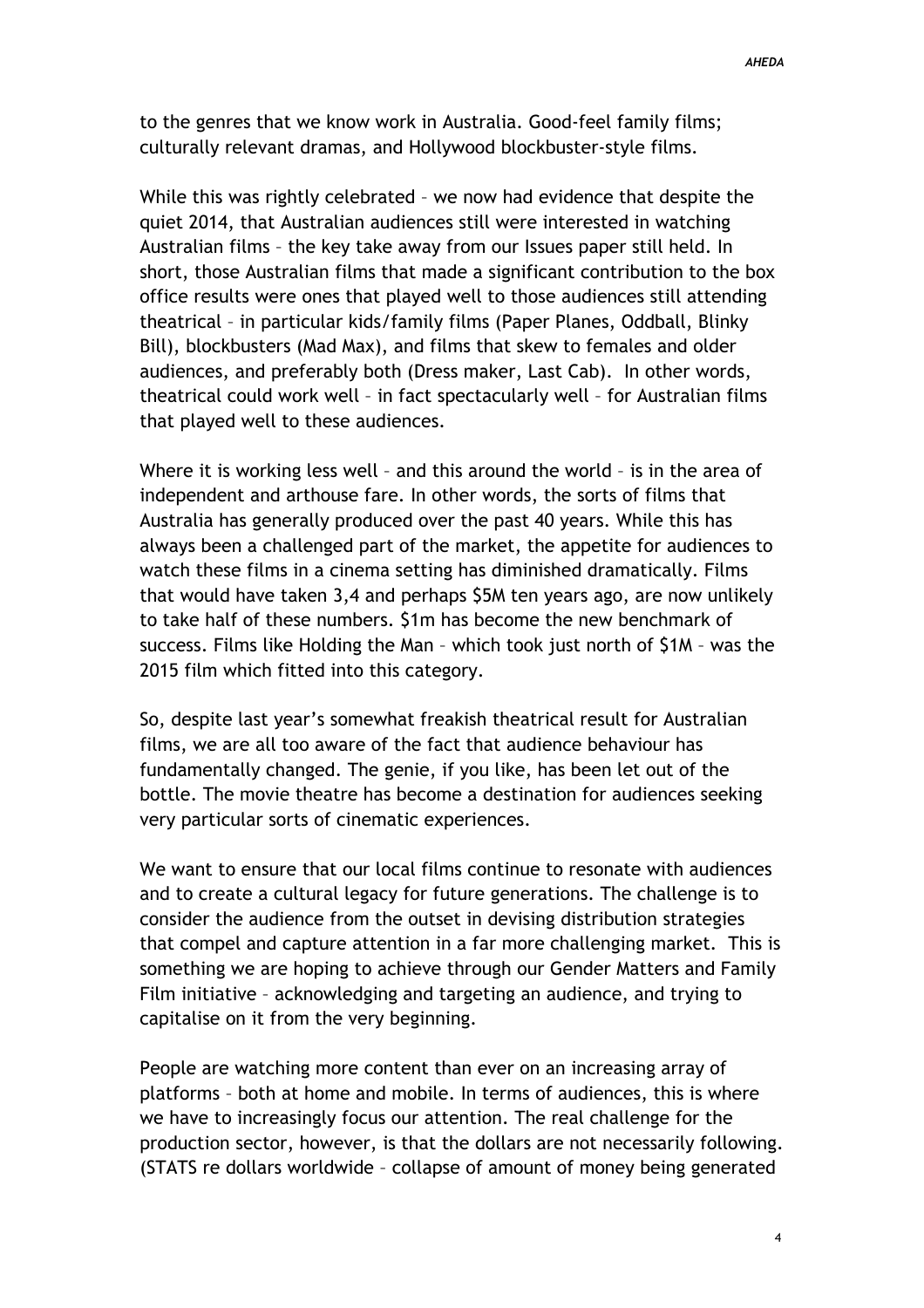by VOD – digital cents etc). As anyone in this room who understands film financing would understand, this is having profound consequences for the broader film investment ecology.

So have there been any learnings from our overall returns from our returns/recoupment?

While the investors' income may come from home entertainment and ancillary sources after the Distributor has recouped the MGs, the bulk of the return to the distributors is from theatrical sources. Theatrical revenue was worth 64% of total income to the distributor while DVD and VOD returned around 31%. When the films released in 2015 which include our most successful box office performers and which have not yet had a long DVD life, are removed the DVD numbers don't change greatly; theatrical returning 55% and DVD and VOD about 31%.

An initial look at our figures, show that from this small sample, DVD remains steady. It's likely that family films will do better in physical DVD sales particularly as these numbers include Christmas sales.

VOD returns are still a very small percentage of total income compared to DVD. In our sample of films released in 2013-14 only 8% of the revenue returned to the film was from VOD compare with 23% for DVD.

We recognise the importance of the home entertainment marker, and will continue to monitor our returns and recoupments to help paint a clearer picture, of where we currently sit.

One other thing that 2015 reaffirmed was the interconnectedness of the sector that I mentioned earlier – and in particular the impact that a good theatrical release can have on the later releases of certain films in the chain.

The early results for Dressmaker, Oddball and Last Cab show very strong DVD sales well above distributor expectations and indicate the importance of a strong theatrical in building awareness and interest in films for the home entertainment market.

So what we are doing at Screen Australia? Well, we are playing with all sorts of home entertainment releasing pilots – both hard and soft

In the last couple of years, the guidelines for the P&A loan program has evolved to reflect the changing distribution landscape, originally the fund